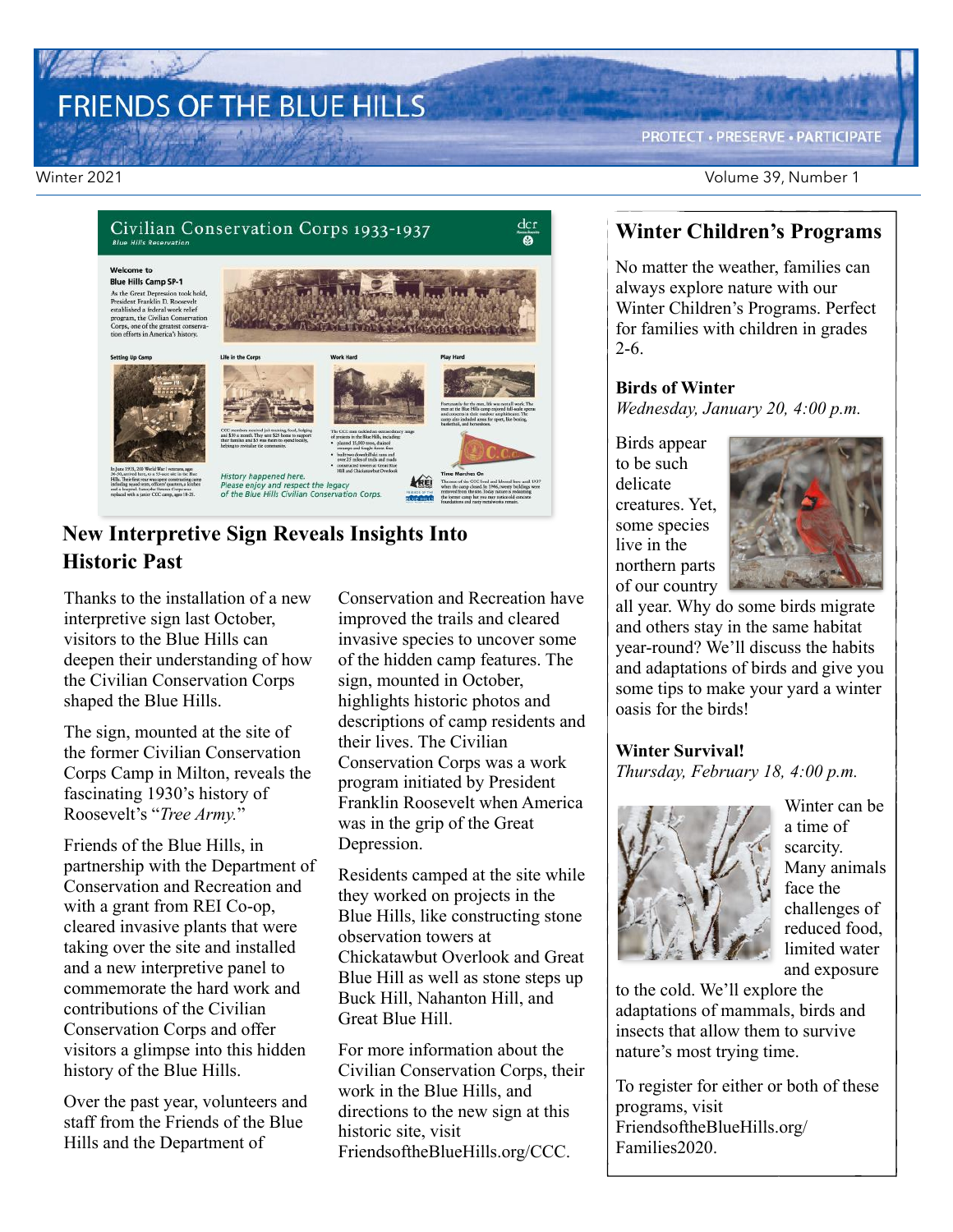#### **Blue Hills Book Club**

*Tuesday, January 19, 4:30 p.m.*

Join us for our next virtual book club as we discuss *All We Can Save: Truth, Courage, and Solutions for the Climate Crisis,* edited by Katharine K. Wilkinson and Ayana Elizabeth Johnson.



Intermixing essays with poetry and art, this book is both a balm and a guide for knowing and holding what has been done to the world, while bolstering our resolve never to give up on each other or our collective future.

For the discussion, you can read any of the provocative and illuminating essays in the book, written by women at the forefront of the climate movement.

Learn more and register at, [FriendsoftheBlueHills.org/Book-](http://FriendsoftheBlueHills.org/Book-Club/)[Club](http://FriendsoftheBlueHills.org/Book-Club/).

**The Friends of the Blue Hills newsletter is produced quarterly.**

**Editors: Maile Panerio-Langer Judy Lehrer Jacobs Barbara Kirby** 

**Visit us at [FriendsoftheBlueHills.org](http://FriendsoftheBlueHills.org) or call (781) 828-1805 for information on membership, maps, and programs.**

**P.O.Box 416, Milton, MA 02186** 

### **Thank You Trail Volunteers**

Many thanks to those who have volunteered for trail maintenance and to those who have adopted a trail to maintain.

Trail work will resume in the spring! For more information and to sign-up, visit [FriendsoftheBlueHills.org/trails](http://FriendsoftheBlueHills.org/trails-maintenance/)[maintenance.](http://FriendsoftheBlueHills.org/trails-maintenance/)



#### **Who Can Help Blue Hills Wildlife With a Gift in Their Will?**



Anyone who cares about the Blue Hills! Although very large gifts receive the most publicity, you can leave a gift of any amount. Thousands of Americans have given bequests through their Wills. All gifts are meaningful and greatly appreciated.

To learn about the Skyline Society and leaving a gift in your Will, visit [FriendsoftheBlueHills.org/](http://FriendsoftheBlueHills.org/) Skyline-Society.

| <b>YES!</b> I want to protect the Blue Hills Reservation! |                                                                                                                                                                 |
|-----------------------------------------------------------|-----------------------------------------------------------------------------------------------------------------------------------------------------------------|
| $\Box$ Basic Membership - \$30                            | $\Box$ Ponkapoag Protector - \$50                                                                                                                               |
| $\Box$ Hancock Hill Hero - \$100                          | $\Box$ Skyline Steward - \$250                                                                                                                                  |
| $\Box$ Chickatawbut Champion - \$500                      | $\Box$ Great Blue Guardian - \$1,000                                                                                                                            |
| $\Box$ Other                                              |                                                                                                                                                                 |
| Name                                                      |                                                                                                                                                                 |
| Address                                                   |                                                                                                                                                                 |
| City/State/Zip                                            |                                                                                                                                                                 |
| Phone                                                     |                                                                                                                                                                 |
| email                                                     |                                                                                                                                                                 |
|                                                           | Please mail to: Friends of the Blue Hills, PO Box 416, Milton, MA 02186<br>You may also donate through our secure server:<br>FriendsoftheBlueHills.org/Support. |
|                                                           | Thank you for your generous support!                                                                                                                            |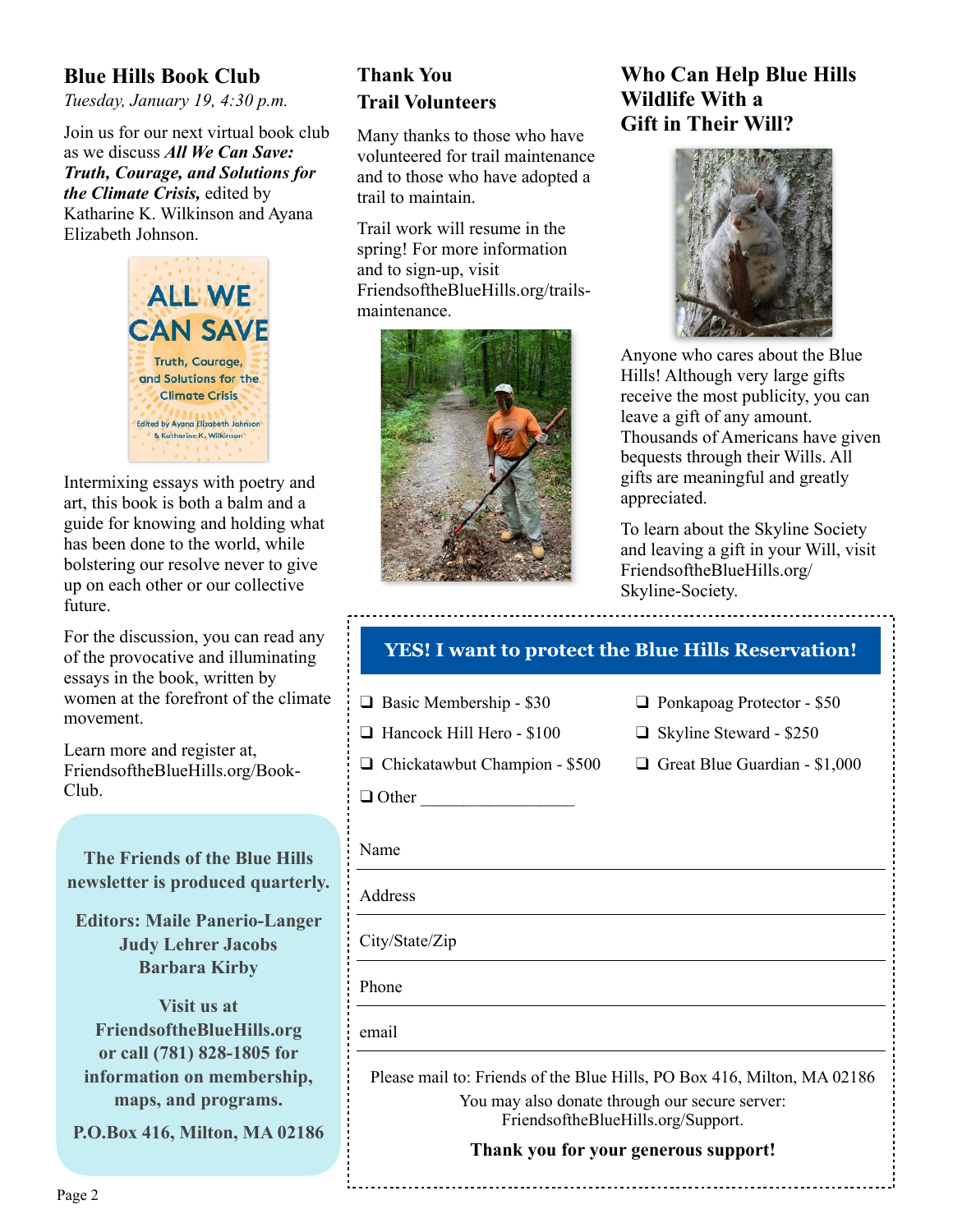### **Enduring Love of the Blue Hills Inspired Romantic Courtship and Support for the Blue Hills**

*By Mary Ellen C. Welch*

The late Rev. Dr. Theodore "Ted" Klein considered the Blue Hills an extremely fine and dear friend. He left this life quite unexpectedly but also left his love for family, friends, and the Blue Hills very much alive and well. Reflecting his deep love of the Blue Hills, his family chose the Friends of the Blue Hills as the organization to support in his memory.

Rev. Klein performed his ministry for nearly four decades and held a Ph.D. in Philosophy. He exuded an innate zeal for and was extraordinarily devoted to ethical action which was all-inclusive.

Dr. Kleins's life's work was dedicated to ethical behavior regarding nature, animals, and people. He knew the significance of cherishing our environment and how we are intensely

linked to it. He taught people to respect and sustain the natural life surrounding us and used more than words to communicate his ideas. He was vigorously involved in numerous projects. So, one may wonder, when did he have time to become engrossed in the Blue Hills and how did it start?



"It was in the 1960s," his wife of 52 years, Mary Kay Klein stated. "He was a graduate student at Boston University and he'd go to the Blue Hills to hike and climb rocks. We met at the end of 1966, and during the summer of 1967, I remember, we spent time in the Blue Hills hiking. He

referred to the Blue Hills very lovingly."

Mary Kay realizes how unique it was that the Blue Hills contributed to their courtship. "Very special!" she acknowledged.

"We moved in 1969 to Ohio, where we lived until 1985. By the time we came back to this area, we had three kids, one of whom could not walk very far, so hiking was not possible. But Ted always followed what was going on at the Blue Hills and maintained an interest."

Mary Kay continued. "When we came back, every time we drove down around the Blue Hills he'd start talking about how beautiful they were. He talked about the Observatory too. Then he discovered the Friends of the Blue Hills so we joined that. We were thinking after he died—he was only ill for a few days—where do we want contributions to go? We knew he was really interested in the Blue Hills, nature, and animals. Our backyard is sort of a shrine to nature. He planted all kinds of things. We looked

at the different organizations he belonged to and the consensus was that this was the right one to ask people to donate to (Friends of the Blue Hills)."

"He talked about nature and environmental issues in his courses and he incorporated these topics into his services when he was Pastor. I think a lot of it has to do with awareness and how we are interconnected. We are not here to dominate the Earth. We're part of the web."

Concerning her husband's short August hospital stay, Mary Kay imparted an exceptional detail.

"He was at the Faulker Hospital up on the 7th floor, and we were talking about how, just out of the corner of the window where he was, you could see the Blue Hills. They were hard to see, but they were there and he was aware!"

Things unquestionably happen for a reason, don't they?

"Yes, I think so," agreed Mrs. Klein.

#### **How Climate is Changing the Blue Hills and Our Communities** *Friends partner with the Blue Hills Climate Action Coalition to Educate and Inspire*

Last fall, Friends of the Blue Hills members tuned into the lecture series '*Our Climate Crisis: Research and Action for Change*,' sponsored by the Blue Hills Climate Action Coalition. Experts from diverse disciplines revealed to participants how our climate crisis will change the Blue Hills, its habitat, its visitors, and its surrounding

communities. Speakers included climate change researchers, activists, youth leaders, and social scientists.

To gain new perspectives on the climate crisis and what we can do, check out the recordings of the speakers at FriendsoftheBlueHills.org/Climate2020.



*Rebecca Herst, Director of the Sustainable Solutions Lab at UMass Boston was one of the speakers in the 'Our Climate Crisis' Series.*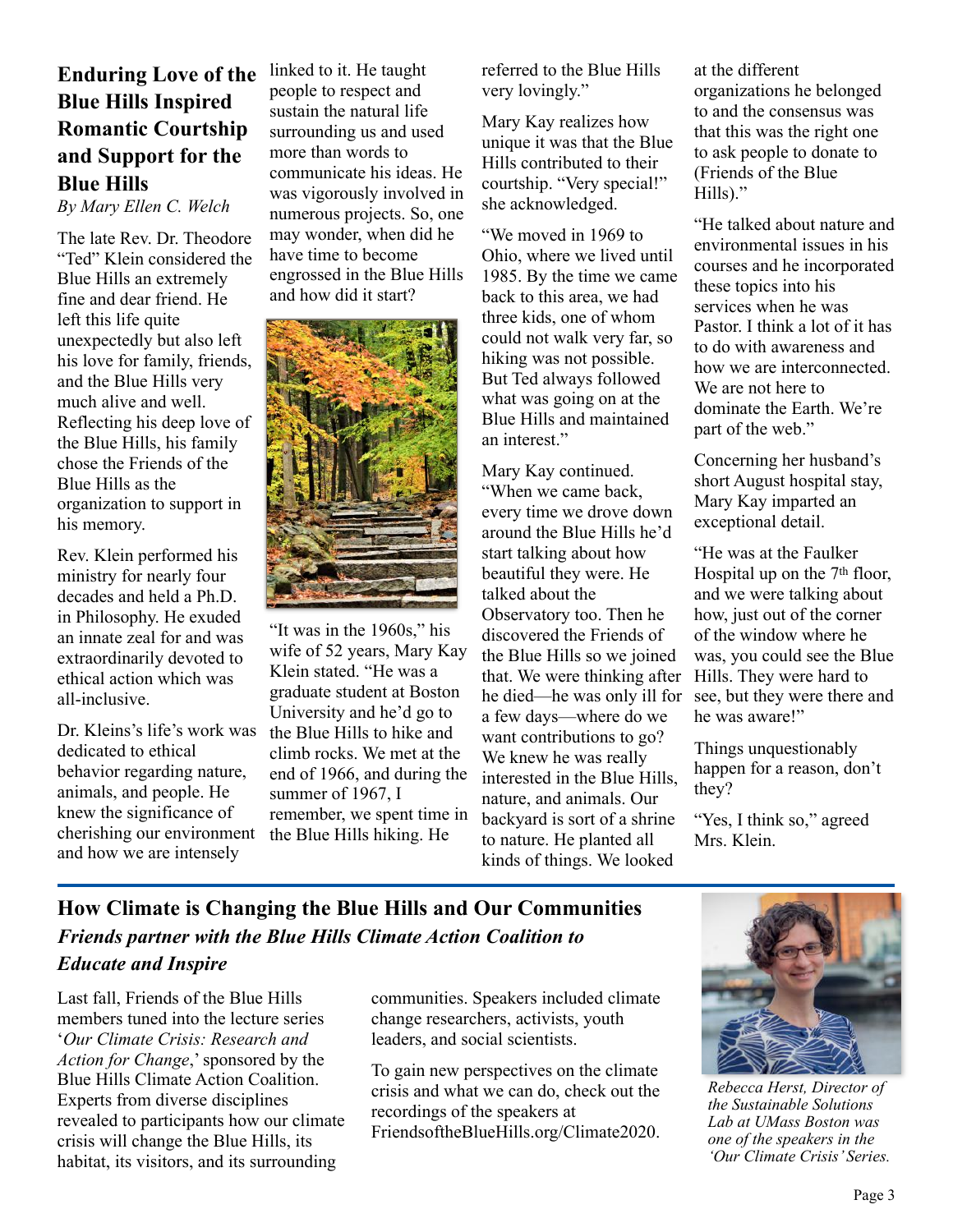#### **Over 100 Photographers Delighted Judges and Viewers**

Many thanks to the 135 people who submitted photos to this year's Blue Hills Photo Contest. The judges who decided the Judge-Awarded winner and everyone who decided the Popular-Vote winner enjoyed viewing over 230 amazing photos before they voted. Both winners received an L.L.Bean gift certificate for \$250.



*Matt McNamara of Bridgewater won the Popular- Vote award with his photo entitled, "Lake Views."* 

Kudos to our Honorable Mentions: Kevin Flaherty of Walpole, Allison Brown of Hyde Park, and Ankita Sexena of Framingham.

Thank you to our Blue Hills Photo Contest 2020 sponsor, *Dedham Savings,* and thank you to everyone who participated.



*Andrea Aparicio of Woburn won the Judge- Awarded prize with her photo entitled, "Buck Hill."* 

#### **Youth-led Efforts Improve the Blue Hills**

"Yes, but what *more* can I do?" When Westwood High School student, Megan MacDonald, asked this simple question, a youth-led invasive species community science research project with impact was born. Megan shared her experiences of researching invasive species in Nova Scotia's Bay of Fundy - the effects that invasive species there have had on native species - and wanted to bring some level of invasive species research to the Blue Hills. "The Blue Hills are our backyard and I want to do more to protect them."

The invasive research project has grown to include student teams from

Westwood High School and Hingham High School. In partnership with the Department of Conservation and Recreation; Debbie Merriam, Arboretum Director, Mary May Binney Wakefield Arboretum; and the Friends, the students have learned about invasive species in the Blue Hills, identified areas in the reservation to study, learned how to take invasive species density-plot measurements, and have begun to collect plot-density measurements. This data will provide valuable forest health data and allow for better stewardship of the Blue Hills.



*Westwood High School students on a recent invasive species data gathering hike.*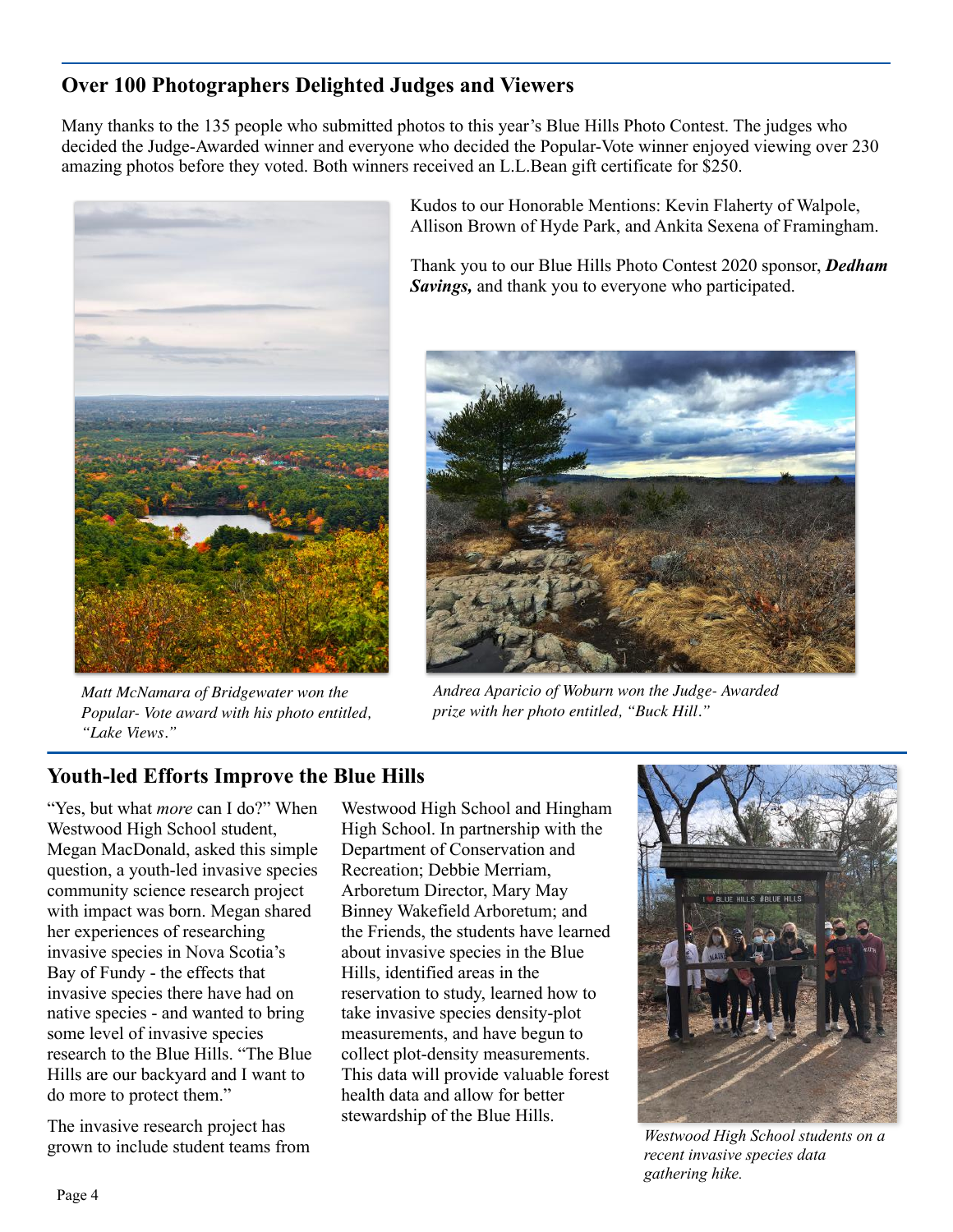#### **Members Connect, Learn, & are Inspired… at First-ever Virtual Annual Celebration!**

Over 150 people attended last fall's Friends of the Blue Hills first-ever Virtual Annual Celebration! Attendees enjoyed breakout sessions on topics that included f*avorite hikes*, the *ecology of the Blue Hills*, *trail running*, *climate justice*, *advocacy*, and *community science;* learned about what we have achieved together over the past year, despite COVID; and helped to raise funds to protect and preserve the Blue Hills Reservation.

A huge thank you to our keynote speaker, Derick Lugo, author of *The Unlikely Thru-Hiker,* who joined us virtually from Asheville and entertained us with the tale of how this Brooklyn-born New York urbanite - with no previous hiking or camping experience - hopped a train to Georgia, took a taxi from the station to the beginning of the Appalachian Trail, and never looked back.

We would also like to thank everyone who came and made this event such a success and the many individuals and businesses who sponsored the event and donated to the silent auction.



*Watch Derick Lugo's keynote at, [FriendsoftheBlueHills.org/Derick-Lugo](http://FriendsoftheBlueHills.org/Derick-Lugo/).* 



Congratulations to the Winner of our Picnic Raffle for Six, Maureen Connors of Milton.

# **Thank you to our Generous Sponsors**

**Blue Hills Champion** Sunrise Erectors Inc.

## **Skyline Trail Supporter**

Beth Israel Deaconess Hospital - Milton Quincy Auto Auction

## **Great Blue Hills Guardian**

Dedham Savings Fruit Center Marketplace Bank of Canton

### **Buck Hill Benefactor**

Falconi Companies Poirier Sales & Service Corp. Hale & L. Tucker Smith

# **Special Thanks to**

Laura Beebe BLUEHILL Fragrances Caffé Tremezzo Craft & Cru Discovery Museum Effie's Homemade El Centro Lanes Mobile Auto Detailing New England Aquarium Karl Pastore Patagonia Sunnymede Disc Golf Thayer Nursery Wegman's Yard House Zoo New England